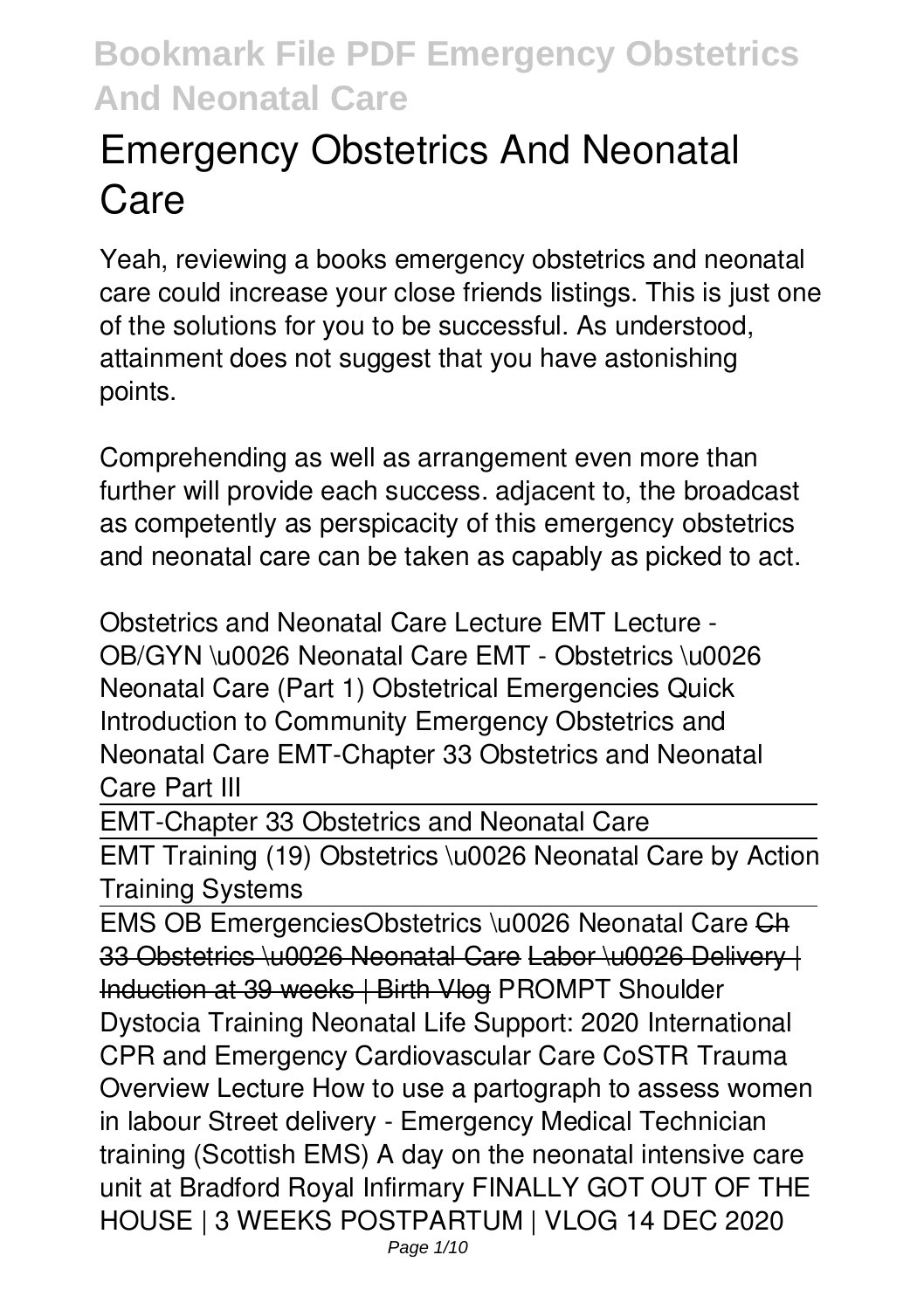**Basic Life Support for Obstetric and Neonatal** *EMT skill childbirth OBGYN*

OB Emergencies for the EMT Part !*BEMONC Obstetric Emergencies* Obstetrics \u0026 Gynecology - The National EM Board (MyEMCert) Review Course *Obstetrical Patient Assessment Essential and Emergency Obstetric Care - For Medical Students MAISHA Workshop: Emergency Obstetric Care and Newborn Care Training* **Chapter 33 PART 1** Emergency Obstetrics And Neonatal Care

Basic and comprehensive care Basic emergency obstetric and newborn care is critical to reducing maternal and neonatal death. This care, which can be provided with skilled staff in health centres, large or small, includes the capabilities for: Administering antibiotics, uterotonic drugs (oxytocin) and anticonvulsants (magnesium sulphate);

#### Setting standards for emergency obstetric and newborn care ...

The intervention includes teaching recognition of prolonged labor, infection, preeclampsia and hemorrhage, and the use of appropriate stabilization methods by all community birth attendants. In addition, poor access to quality emergency obstetric and neonatal care in a sustainable manner will be addressed.

#### Emergency Obstetric and Neonatal Care: The EmONC Trial ...

Emergency Obstetric and Newborn Care Access and Availability 1 Summary of Key Findings Saving Mothers, Giving Life (SMGL) is a 5-year initiative designed to aggressively reduce deaths related to pregnancy and childbirth through a comprehensive approach that strengthens maternal health services in high mortality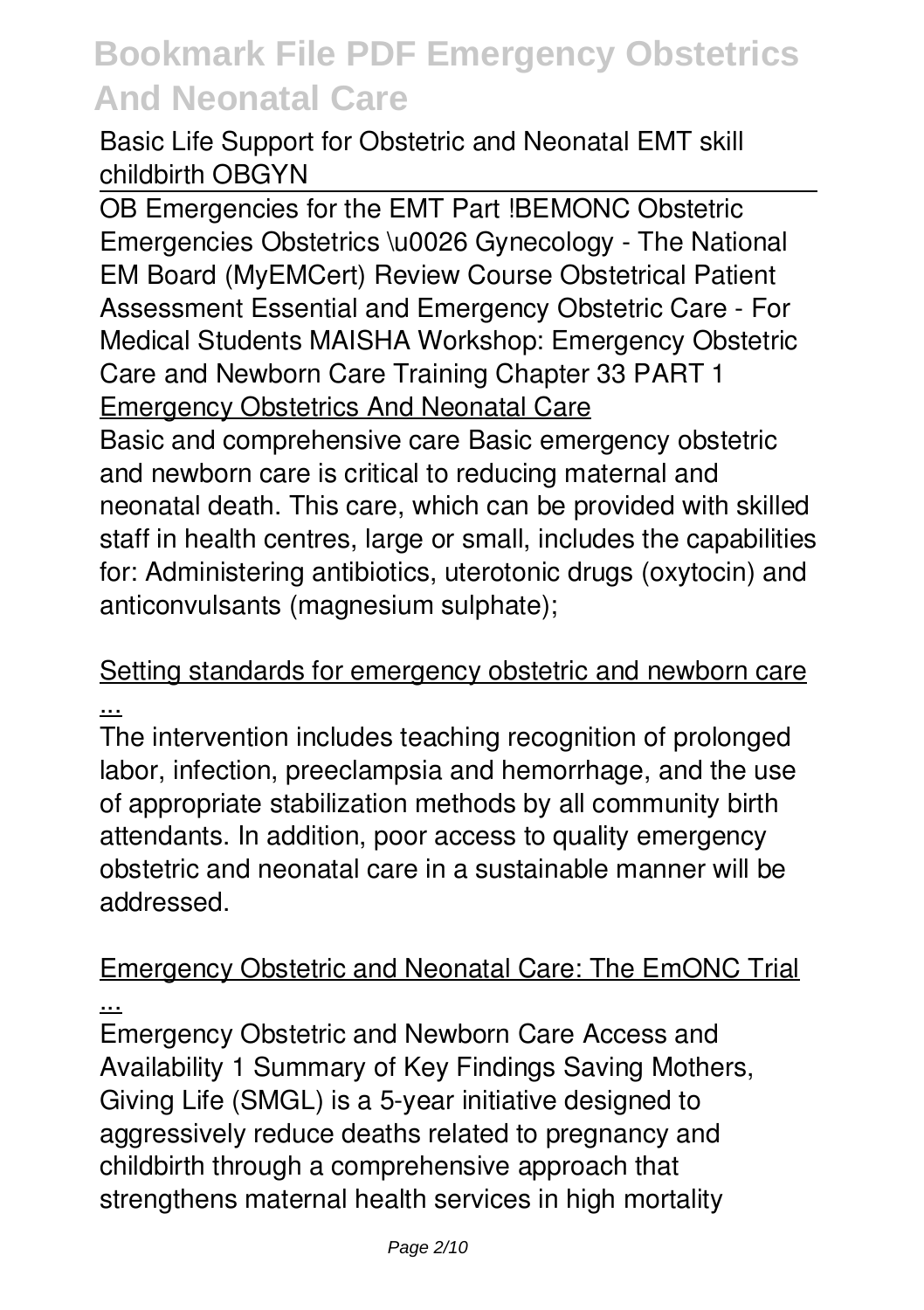#### settings.

#### Emergency Obstetric and Newborn Care Access and Availability

Emergency Obstetric and Newborn Care(EmONC) I the elements of obstetric & newborn care needed for the management of normal and complicated pregnancy, delivery, postpartum periods and the newborn. Early detection and treatment of problem pregnancies to prevent progression to an emergency. Management of emergency complications\*

Basic Emergency Obstetric and Newborn Care (BEMONC) The current UN emergency obstetric care process indicators1 do not address the quality of care from the perspective of the fetus or the neonate. We know that most interventions to ensure maternal survival in case of obstetric complications also have a beneficial effect on the neonate, and we would like to monitor progress in that direction.2 A new indicator with a different perspective the  $\ldots$ 

New indicator of quality of emergency obstetric and ... Thus, according to national guidelines, Basic emergency obstetric and neonatal care (BEmONC) should be offered by all health facilities independent of their level in the health system, while Comprehensive emergency obstetric and neonatal care (CEmONC) constitutes a package reserved for reference facilities like reference hospitals and hospital centers [ 24 ], but at both the national and subnational levels, there is little information about the availability, use, and quality of these services.

Emergency obstetric and neonatal care availability, use ... Comprehensive Emergency Obstetric and Newborn Care services, more commonly known as CEmONC, are the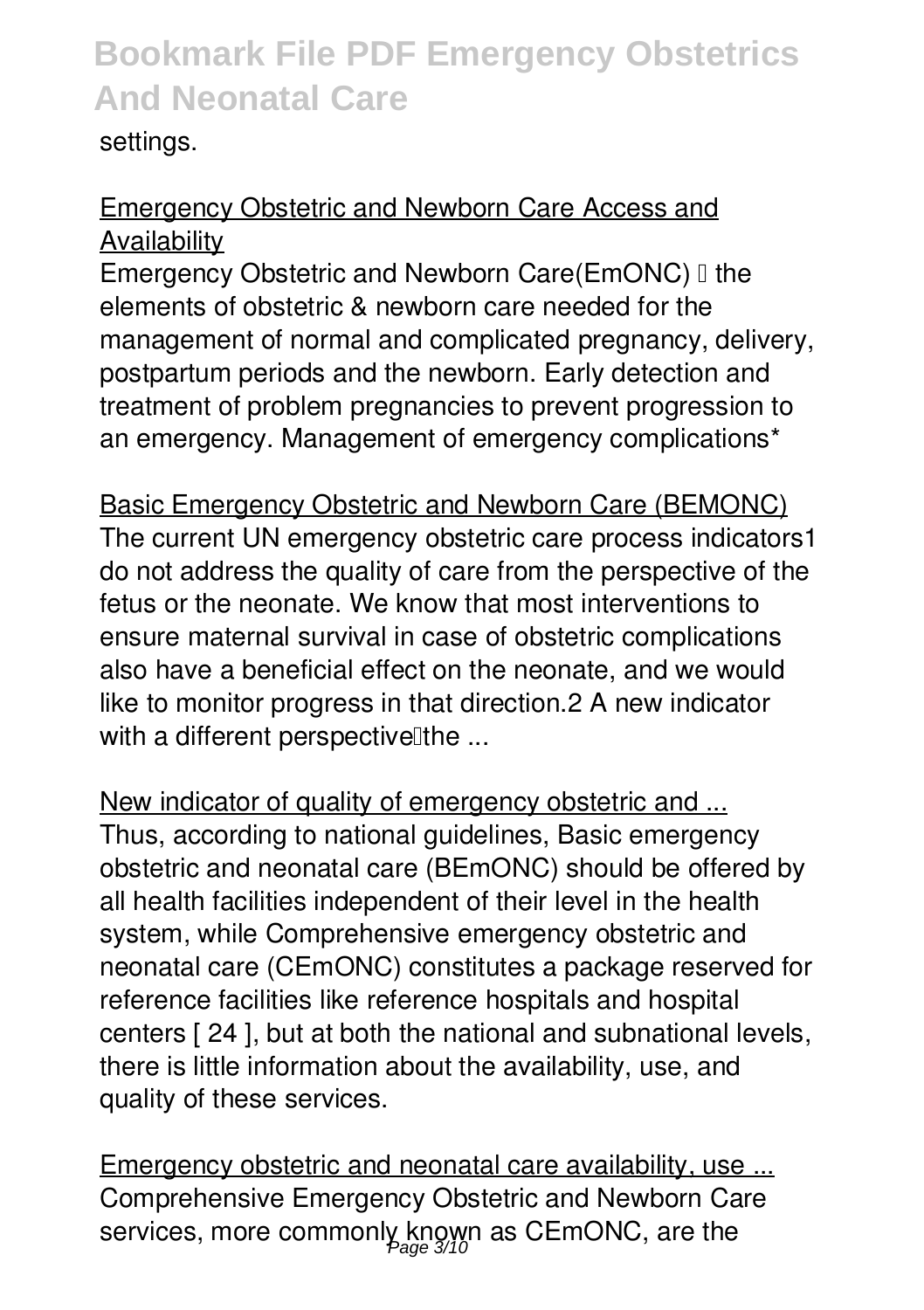interventions provided to pregnant women and newborns experiencing fatal complications, including...

#### Comprehensive Emergency Obstetric and Newborn Care: The ...

1. Int J Gynaecol Obstet. 2016 Feb;132(2):240-3. doi: 10.1016/j.ijgo.2015.06.062. Epub 2015 Nov 28. Improvement and retention of emergency obstetrics and neonatal care knowledge and skills in a hospital mentorship program in Lilongwe, Malawi.

Improvement and retention of emergency obstetrics and ... After students complete this lesson and the related course work, they will understand the anatomy and physiology of the female reproductive system as it rela...

Obstetrics and Neonatal Care Lecture - YouTube PVH Obstetric Transport Services home base is centrally located at our Harmony Campus in Fort Collins, Colorado. Known for our high-risk OB services and the only Level III neonatal intensive care unit (NICU) in the region, Poudre Valley Hospital is northern Coloradolls most advanced tertiary level hospital for maternal and neonatal care.

PVH obstetric transport services | UCHealth In order to reduce maternal mortality, Emergency Obstetric Care (EmOC) must be available and acces-sible to all women. While all aspects of reproductive health care including family planning and delivery with the help of a skilled health professional also plays an important role in reducing maternal and neonatal

Monitoring emergency obstetric care - UNFPA An obstetric emergency may arise at any time during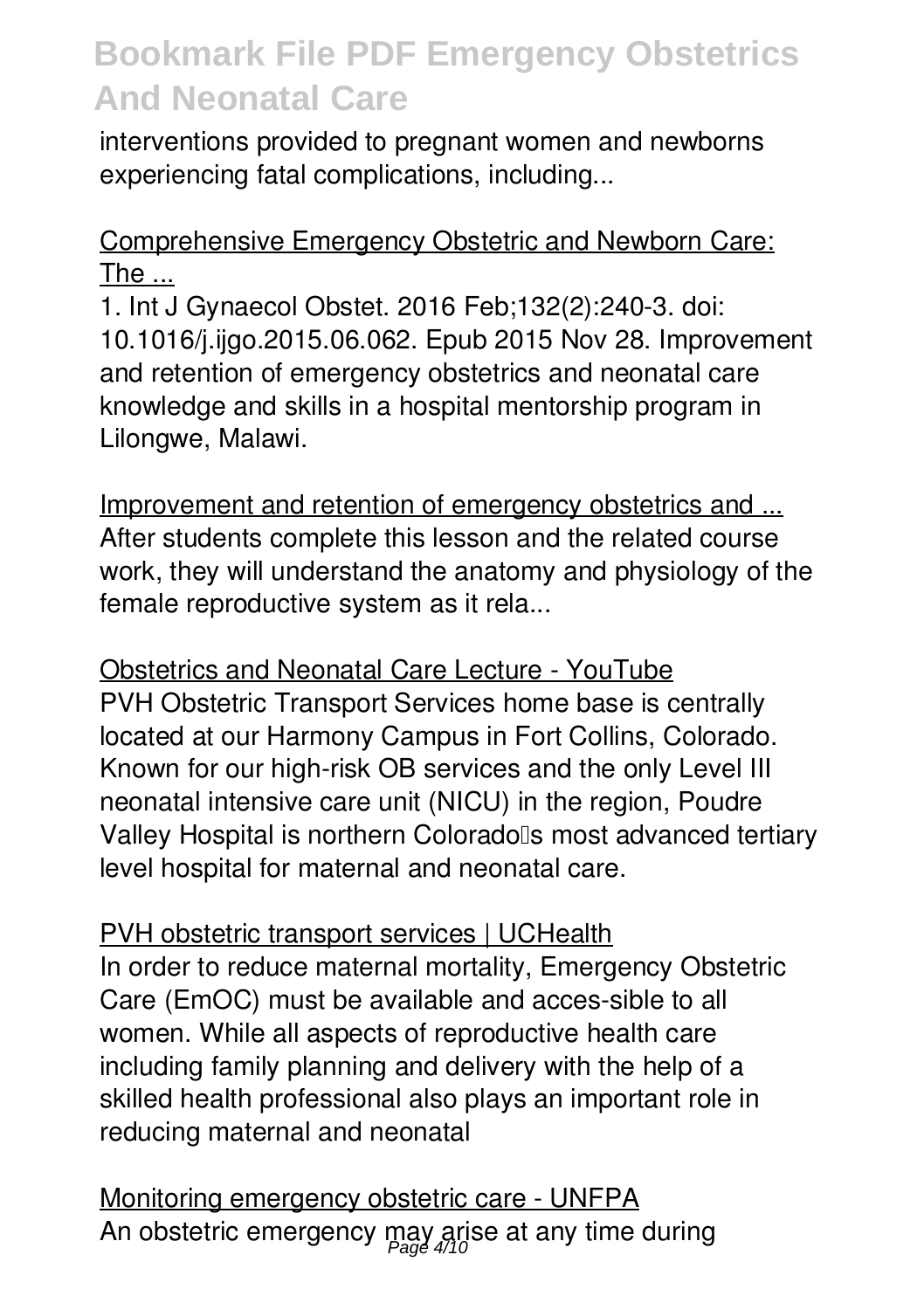pregnancy, labour and birth. Hospital care is needed for all obstetric emergencies, as the woman may need specialist care and an extended hospital stay. This may be because of the risk of a premature birth, the loss of a baby or increased risk to the woman's health.

Pregnancy - obstetric emergencies - Better Health Channel Considerations for Obstetric Care Facilities. Features unique to the obstetric population lincluding antepartum, intrapartum, postpartum and neonatal care<sup>n</sup>warrant special consideration in the event of a disaster. Birth is difficult to predict and obstetric units are vulnerable to a patient volume surge and unpredictable resource use.

Hospital Disaster Preparedness for Obstetricians and ... The components of emergency obstetric and newborn care (EmONC) were delineated in the early 1990s by WHO, UNICEF and UNFPA.3 These Isignal functions are interventions that must be available to all women at the time of birth in order to address the common but unpredictable causes of maternal and newborn mortality.

Guidelines for Basic and Comprehensive InService Final Emergency Obstetric and Newborn Care More than 500,000 women die of pregnancy-related conditions, and an estimated four million newborns die, each year. Yet nearly all of those life-threatening conditions can be addressed effectively with safe low-tech interventions by skilled providers at peripheral health center and district hospital levels.

Emergency Obstetric and Newborn Care | Global Health ... NewYork-Presbyterian has a long tradition of providing exceptional obstetrics care to women in New York City. Since the late 19th century, our maternity facilities have held a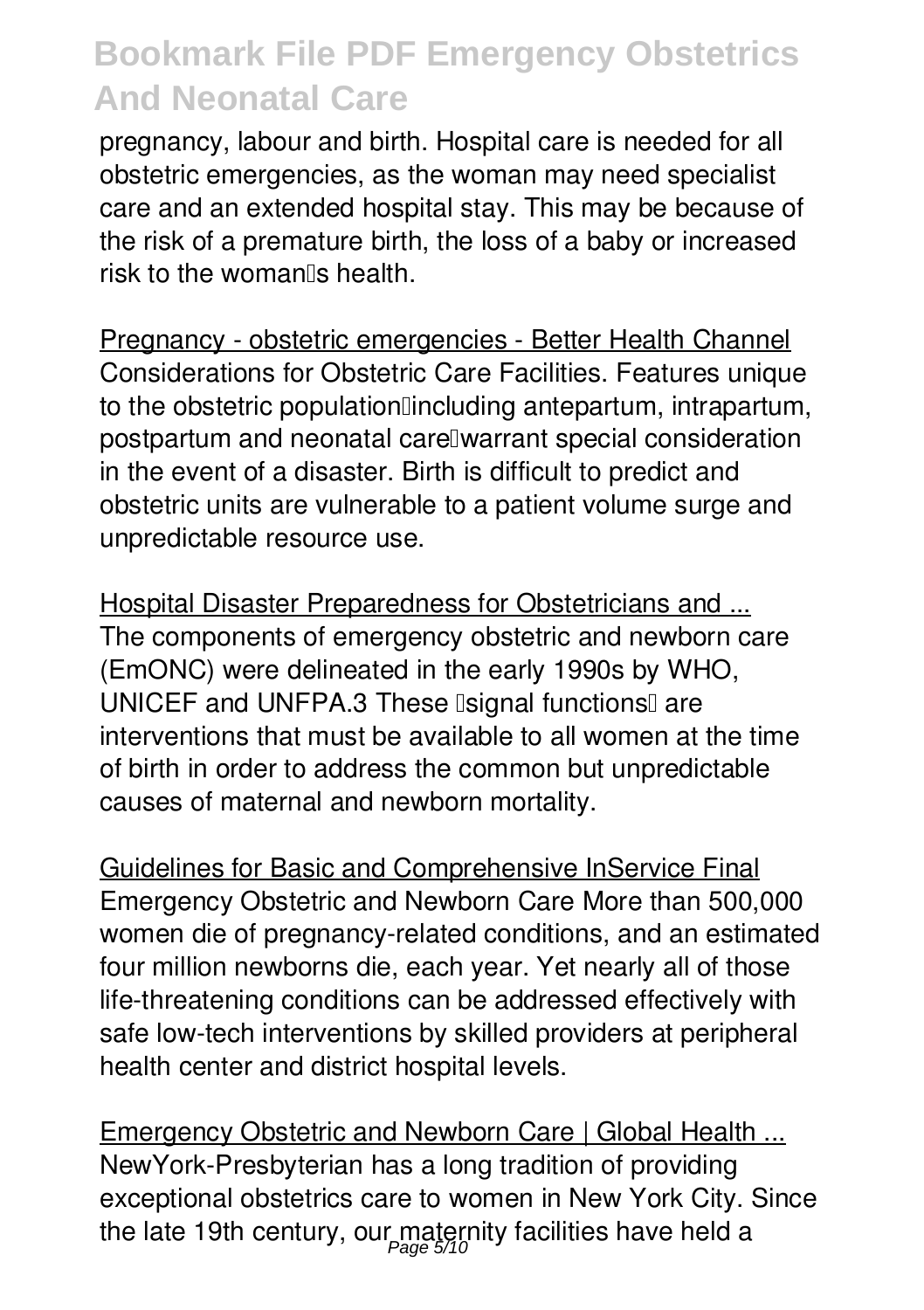reputation for low infant mortality rates, and groundbreaking developments in the advancement of women<sup>[]</sup>s and children<sup>[]</sup>s health  $\mathbb I$  including developing an ...

Maternity Care - Women's Health | NewYork-Presbyterian The basic and comprehensive emergency obstetric and

neonatal care (BEmONC and CEmONC) training run in many low-income countries is often based on the World Health Organization (WHO) training reference manuals,. This is provided when donor support is available (often for multiple interventions simultaneously).

What is the impact of multi-professional emergency ... There is substantial room for improvement in emergency and routine obstetric and neonatal care at the surveyed facilities. Efforts should focus on improving infrastructure and supplies, EmONC training, and adherence to the UN guidelines for routine and emergency obstetric care.

The State of Routine and Emergency Obstetric and Neonatal ...

and neonatal health care,based on the vast experience of many agencies providing maternal health care and emergency obstetric care in both peaceful and emergency

Obstetric emergencies are unplanned and often unanticipated. Management requires a clear understanding of the life-saving and damage-limiting treatments that can be implemented.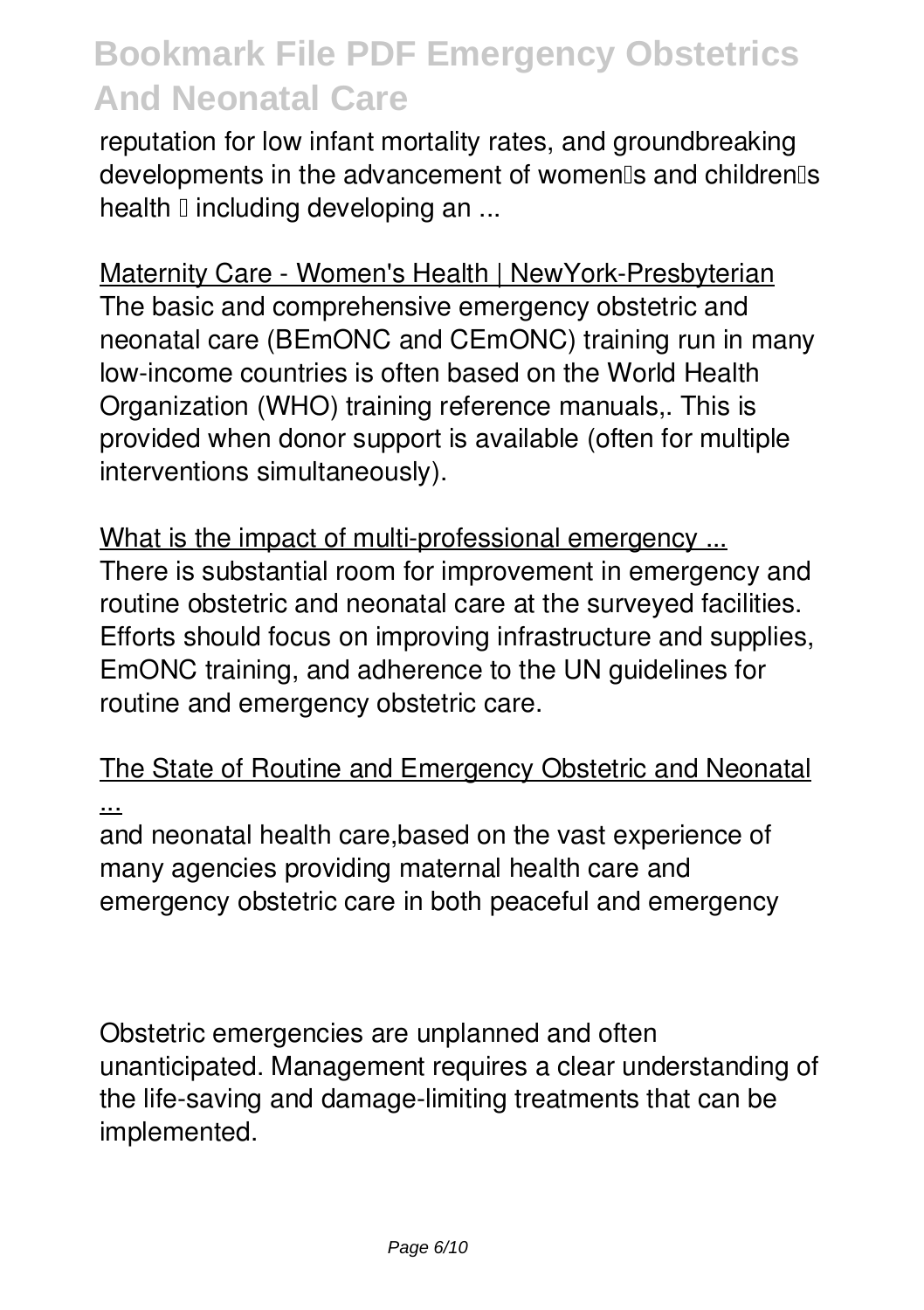The Republic of Indonesia, home to over 240 million people, is the world's fourth most populous nation. Ethnically, culturally, and economically diverse, the Indonesian people are broadly dispersed across an archipelago of more than 13,000 islands. Rapid urbanization has given rise to one megacity (Jakarta) and to 10 other major metropolitan areas. And yet about half of Indonesians make their homes in rural areas of the country. Indonesia, a signatory to the United Nations Millennium Declaration, has committed to achieving the Millennium Development Goals (MDGs). However, recent estimates suggest that Indonesia will not achieve by the target date of 2015 MDG 4 - reduction by two-thirds of the 1990 under - 5 infant mortality rate (number of children under age 5 who die per 1,000 live births) - and MDG 5 - reduction by three-quarters of the 1990 maternal mortality ratio (number of maternal deaths within 28 days of childbirth in a given year per 100,000 live births). Although much has been achieved, complex and indeed difficult challenges will have to be overcome before maternal and infant mortality are brought into the MDG-prescribed range. Reducing Maternal and Neonatal Mortality in Indonesia is a joint study by the U.S. National Academy of Sciences and the Indonesian Academy of Sciences that evaluates the quality and consistency of the existing data on maternal and neonatal mortality; devises a strategy to achieve the Millennium Development Goals related to maternal mortality, fetal mortality (stillbirths), and neonatal mortality; and identifies the highest priority interventions and proposes steps toward development of an effective implementation plan. According to the UN Human Development Index (HDI), in 2012 Indonesia ranked 121st out of 185 countries in human development. However, over the last 20 years the rate of improvement in Indonesia\'s HDI ranking has exceeded the world average. This progress may be attributable in part to the fact that Indonesia has put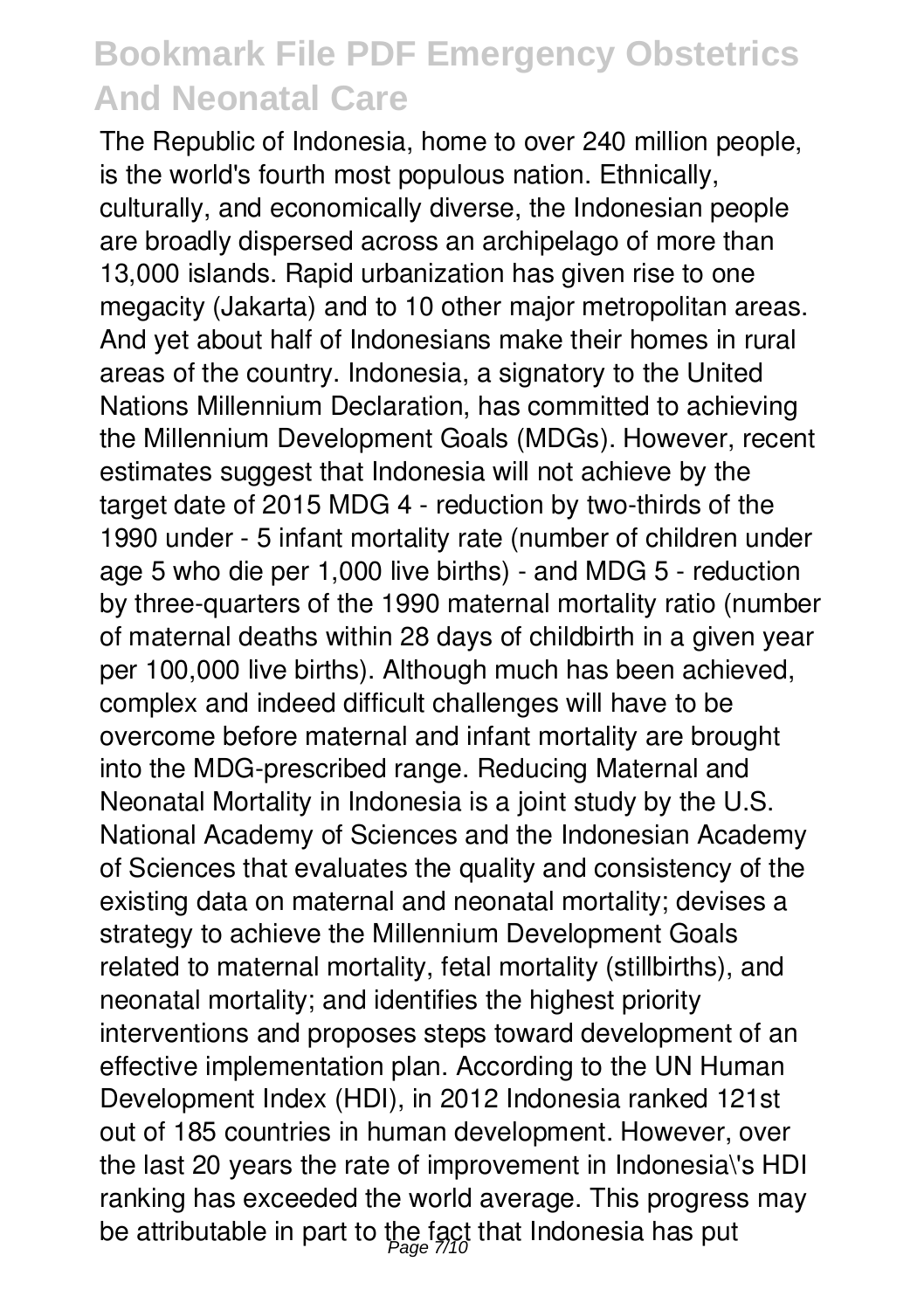considerable effort into meeting the MDGs. This report is intended to be a contribution toward achieving the Millennium Development Goals.

This guide has been developed jointly by the American Academy of Pediatrics and the American College of Obstetricians and Gynecologists, and is designed for use by all personnel involved in the care of pregnant women, their foetuses, and their neonates.

The delivery of high quality and equitable care for both mothers and newborns is complex and requires efforts across many sectors. The United States spends more on childbirth than any other country in the world, yet outcomes are worse than other high-resource countries, and even worse for Black and Native American women. There are a variety of factors that influence childbirth, including social determinants such as income, educational levels, access to care, financing, transportation, structural racism and geographic variability in birth settings. It is important to reevaluate the United States' approach to maternal and newborn care through the lens of these factors across multiple disciplines. Birth Settings in America: Outcomes, Quality, Access, and Choice reviews and evaluates maternal and newborn care in the United States, the epidemiology of social and clinical risks in pregnancy and childbirth, birth settings research, and access to and choice of birth settings.

Every year throughout the world, about four million babies die before they reach one month old, most during the critical first week of life. Most of these deaths are a result of the poor health and nutritional status of the mother, combined with problems such as tetanus or asphyxia, trauma, low birth weight, or preterm birth. However, many of the conditions<br> $\frac{Page\ 8/10}{Page\ 8/10}$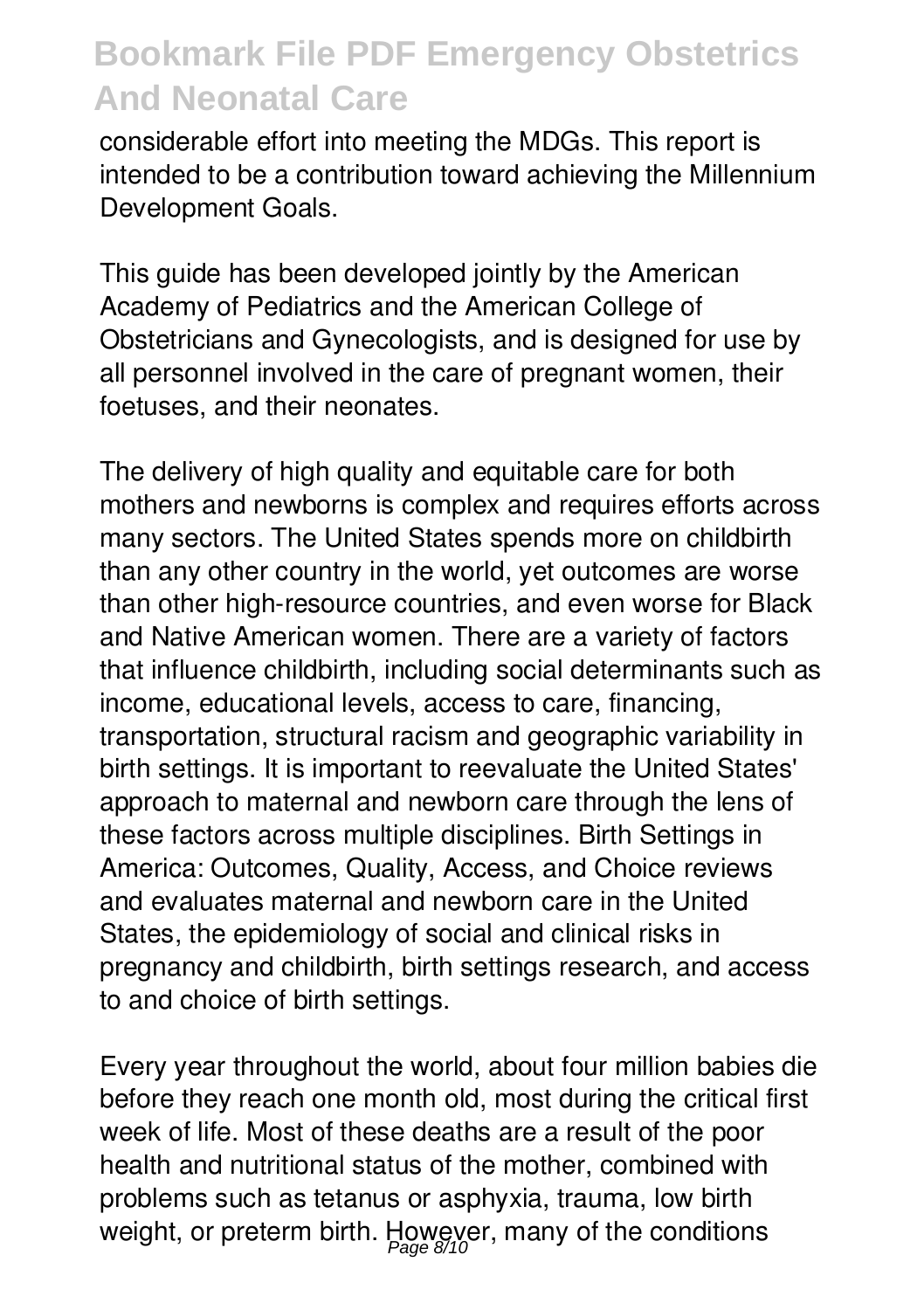which result in perinatal death are preventable or treatable without the need for expensive technology. Against this background, this publication contains guidance on evidencebased standards for high quality care provision during the newborn period, considering the needs of mother and baby. It has been produced to assist countries with limited resources to reduce neonatal mortality. The information is arranged under four main headings: clinical assessment, findings and management; principles of newborn baby care; procedures; record keeping and essential equipment, supplies and drugs.

This handbook describes indicators that can be used to assess, monitor and evaluate the availability, use and quality of Emergency Obstetric Care. These emergency obstetric care indicators can be used to measure progress in a programmatic continuum: from the availability of and access to emergency obstetric care to the use and quality of those services.

The emphasis of the manual is on rapid assessment and decision making. The clinical action steps are based on clinical assessment with limited reliance on laboratory or other tests and most are possible in a variety of clinical settings.

The evaluation of reproductive, maternal, newborn, and child health (RMNCH) by the Disease Control Priorities, Third Edition (DCP3) focuses on maternal conditions, childhood illness, and malnutrition. Specifically, the chapters address acute illness and undernutrition in children, principally under age 5. It also covers maternal mortality, morbidity, stillbirth, and influences to pregnancy and pre-pregnancy. Volume 3 focuses on developments since the publication of DCP2 and will also include the transition to older childhood, in particular,  $_{\tiny \text{Page 9/10}}$